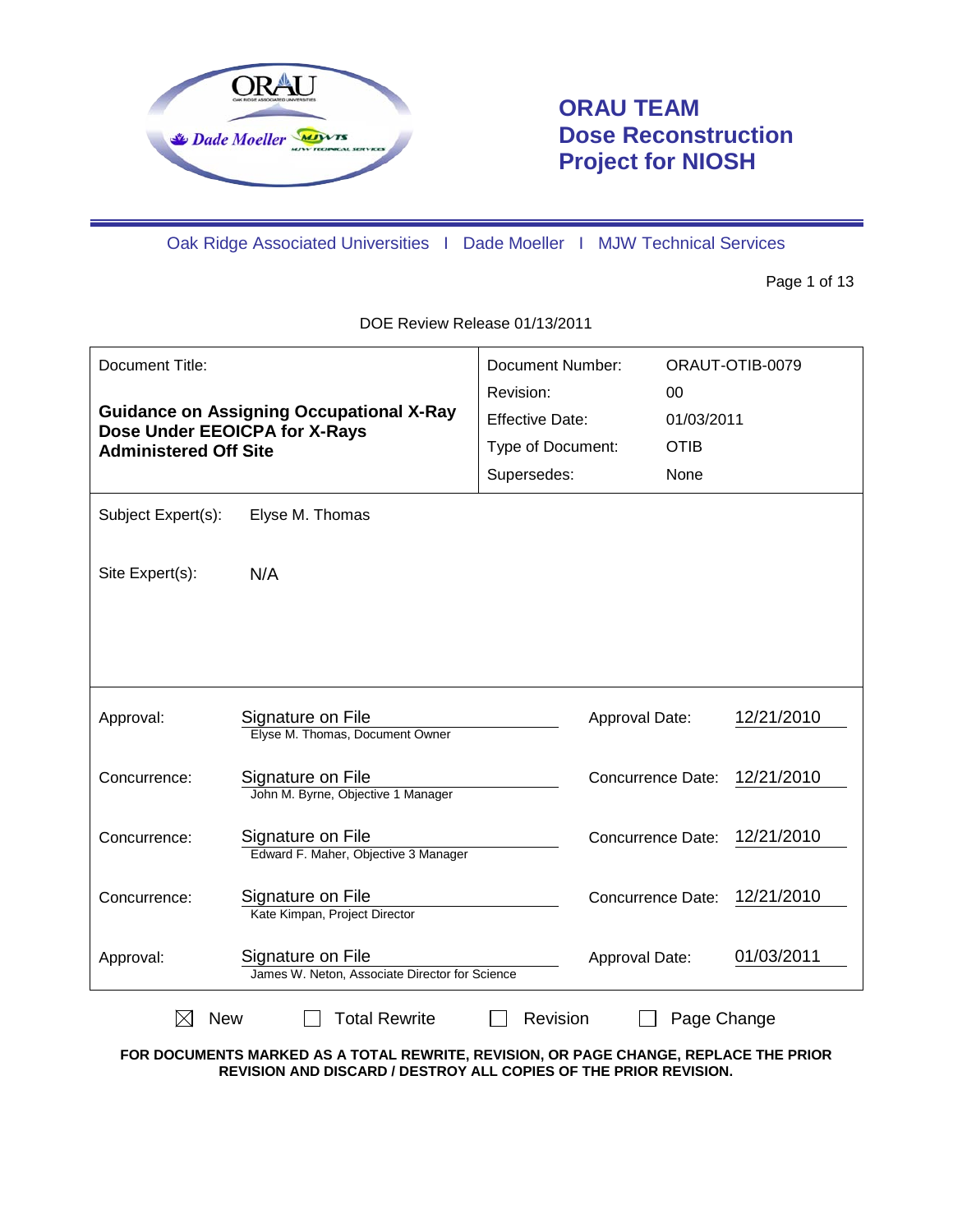| 1B-(<br>0079<br>ORAU<br>Document<br>No.<br>$\perp$<br>$\sim$ $\sim$ $\sim$ | OC<br>.No<br>Revision | Effective<br>01/03/201<br>⊃ate: | Page<br>ot. |
|----------------------------------------------------------------------------|-----------------------|---------------------------------|-------------|

## **PUBLICATION RECORD**

| <b>EFFECTIVE</b><br><b>DATE</b> | <b>REVISION</b><br><b>NUMBER</b> | <b>DESCRIPTION</b>                                                                                                                                                                                                                                                                               |
|---------------------------------|----------------------------------|--------------------------------------------------------------------------------------------------------------------------------------------------------------------------------------------------------------------------------------------------------------------------------------------------|
| 01/03/2011                      | 00                               | New technical information bulletin to implement new DCAS guidance<br>based on recent NIOSH interpretation of EEOICPA statute language.<br>Incorporates formal internal and NIOSH review comments. Training<br>required: As determined by the Objective Manager. Initiated by<br>Elyse M. Thomas. |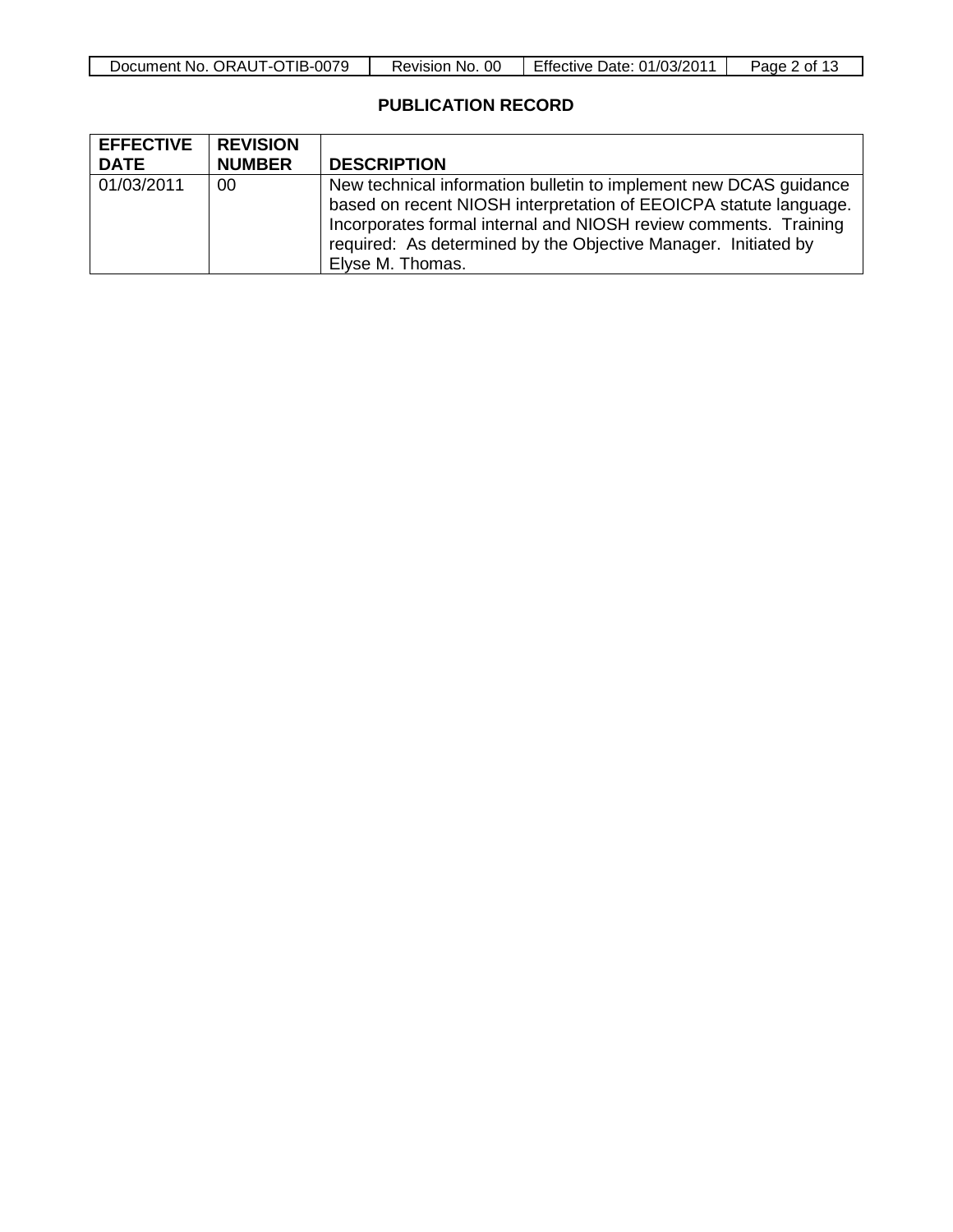| Document No. ORAUT-OTIB-0079 | -OC<br>Revision No. | Effective Date: 01/03/2011 | 3 of<br>Page<br>ี∪ |
|------------------------------|---------------------|----------------------------|--------------------|

### **TABLE OF CONTENTS**

| <b>SECTION</b> | <b>TITLE</b> | <b>PAGE</b> |
|----------------|--------------|-------------|
|                |              |             |
|                |              |             |
|                |              |             |
|                |              |             |
|                |              |             |

## **LIST OF TABLES**

### **TABLE TITLE** 1 Sites with known occurrences of occupational X-rays administered at locations other than the covered facility.................................................................................... 6 **PAGE** 2 Covered facilities that administered occupational X-rays on site, or for which no evidence exists that X-rays were taken off site.......................................................... 8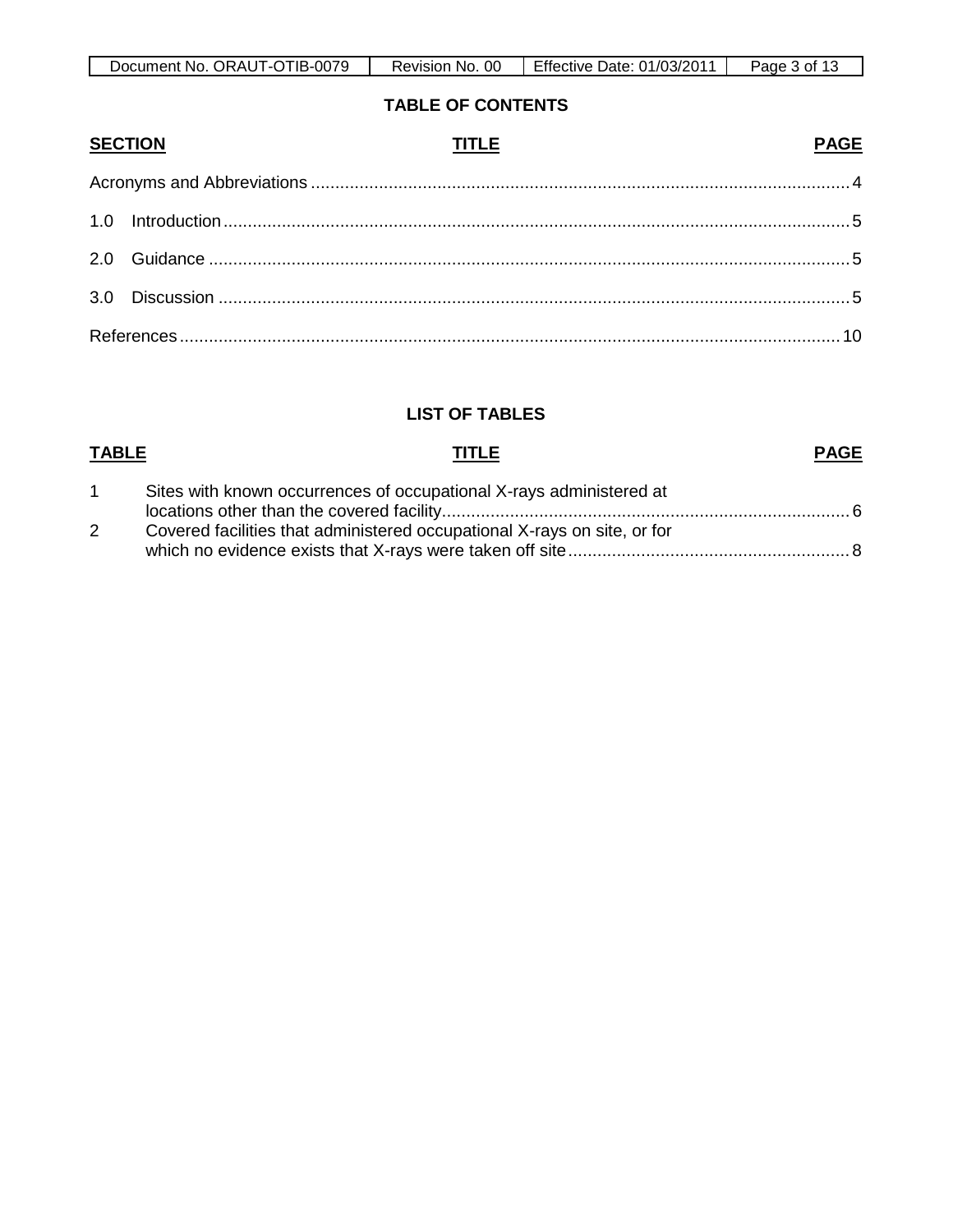## **ACRONYMS AND ABBREVIATIONS**

| <b>AEC</b><br><b>AWE</b>     | U.S. Atomic Energy Commission<br><b>Atomic Weapons Employers</b>                                            |
|------------------------------|-------------------------------------------------------------------------------------------------------------|
| <b>CTW</b>                   | <b>Construction Trade Workers</b>                                                                           |
| <b>DCAS</b><br><b>DOE</b>    | Division of Compensation Analysis and Support<br>U.S. Department of Energy                                  |
|                              | EEOICPA Energy Employees Occupational Illness Compensation Program Act of 2000                              |
| <b>HHS</b>                   | U.S. Department of Health and Human Services                                                                |
| <b>NIOSH</b><br><b>NUMEC</b> | National Institute for Occupational Safety and Health<br><b>Nuclear Materials and Equipment Corporation</b> |
| <b>OTIB</b>                  | ORAU team technical information bulletin                                                                    |
| <b>PORTS</b>                 | <b>Portsmouth Gaseous Diffusion Plant</b>                                                                   |
| <b>REECo</b>                 | Reynolds Electrical and Engineering Company, Inc.                                                           |
| <b>SNL</b><br><b>SP</b>      | Sandia National Laboratories<br><b>Site Profile</b>                                                         |
| <b>TBD</b><br><b>TIB</b>     | technical basis document<br>technical information bulletin                                                  |
| U.S.C.                       | <b>United States Code</b>                                                                                   |
| §                            | section or sections                                                                                         |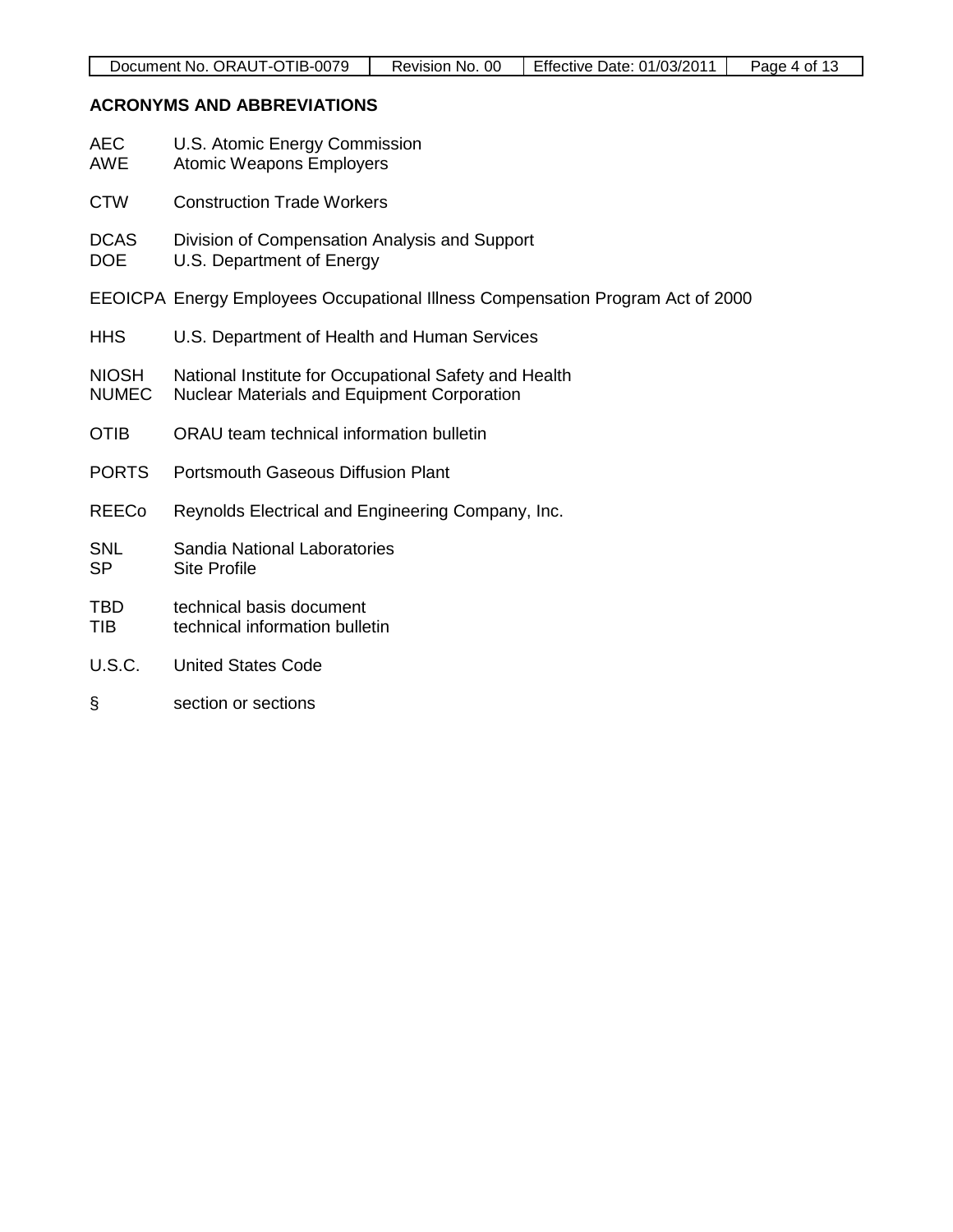| Document No. ORAUT-OTIB-0079 | Revision No. 00 | Effective Date: 01/03/2011 | Page 5 of 13 |
|------------------------------|-----------------|----------------------------|--------------|

#### **1.0 INTRODUCTION**

Technical information bulletins (TIBs) are not official determinations made by the National Institute for Occupational Safety and Health (NIOSH) but are rather general working documents that provide historic background information and guidance to assist in the preparation of dose reconstructions at particular sites or categories of sites. They will be revised in the event additional relevant information is obtained about the affected site(s). TIBs may be used to assist NIOSH staff in the completion of individual dose reconstructions.

In this document, the word "facility" is used as a general term for an area, building, or group of buildings that served a specific purpose at a site. It does not necessarily connote an "atomic weapons employer facility" or a "Department of Energy (DOE) facility" as defined in the Energy Employees Occupational Illness Compensation Program Act of 2000 [EEOICPA; 42 U.S.C. § 7384l(5) and (12)].

EEOICPA requires the assignment of external dose from medical X-ray examinations performed for occupational health screening and required as a condition of employment. Many DOE/AWE sites had their own medical clinics and equipment to perform medical X-ray screening of their workers. Sometimes, however, the DOE/AWE sites contracted with private physicians' offices, clinics, or local community hospitals to provide this service to workers.

A recent NIOSH interpretation of the EEOICPA statute affects how X-ray dose should be assigned when the X-rays were taken at a site or location that is not defined under the statute as a covered facility. This includes the scenario in which X-rays were taken at offsite locations such as private physicians' offices, clinics, or local community hospitals. The NIOSH interpretation is that the statute defines covered radiation as the radiation received by a covered employee at a covered facility during a covered time period (NIOSH 2010). Except in limited circumstances concerning residual radiation, only radiation that the employee received while at a covered facility can be included in dose reconstruction. Any site profiles stating or suggesting that offsite medical screening doses will be included will be revised.

#### **2.0 GUIDANCE**

If it is known that occupational medical X-ray dose was received at a location other than a covered facility (i.e., an offsite physician's office, clinic, or local community hospital), it shall not be included in dose reconstruction. If there is doubt about where the X-ray exposure was received, dose reconstructors should assume that the dose was received at a covered facility.

#### **3.0 DISCUSSION**

Whether X-ray exposure was received at a covered facility is often discovered in the research process during the review and analysis of historical documentation for a particular covered site. This information is then included in the technical basis document (TBD) or Site Profile (SP) for that site. Table 1 is a summary of currently published TBDs/SPs that contain such historical information about X-rays administered to energy employees off site at locations other than the covered facility where they worked.

When historical documentation does not provide the needed information about where the occupational X-rays might have been taken, the energy employee claim file records might contain evidence that some X-rays were taken off site. For example, the X-ray request form might contain a private physician's, clinic's, or hospital's letterhead. This is not always an indication, because many sites contracted with private radiologists for radiological interpretation of the X-rays, even if the X-rays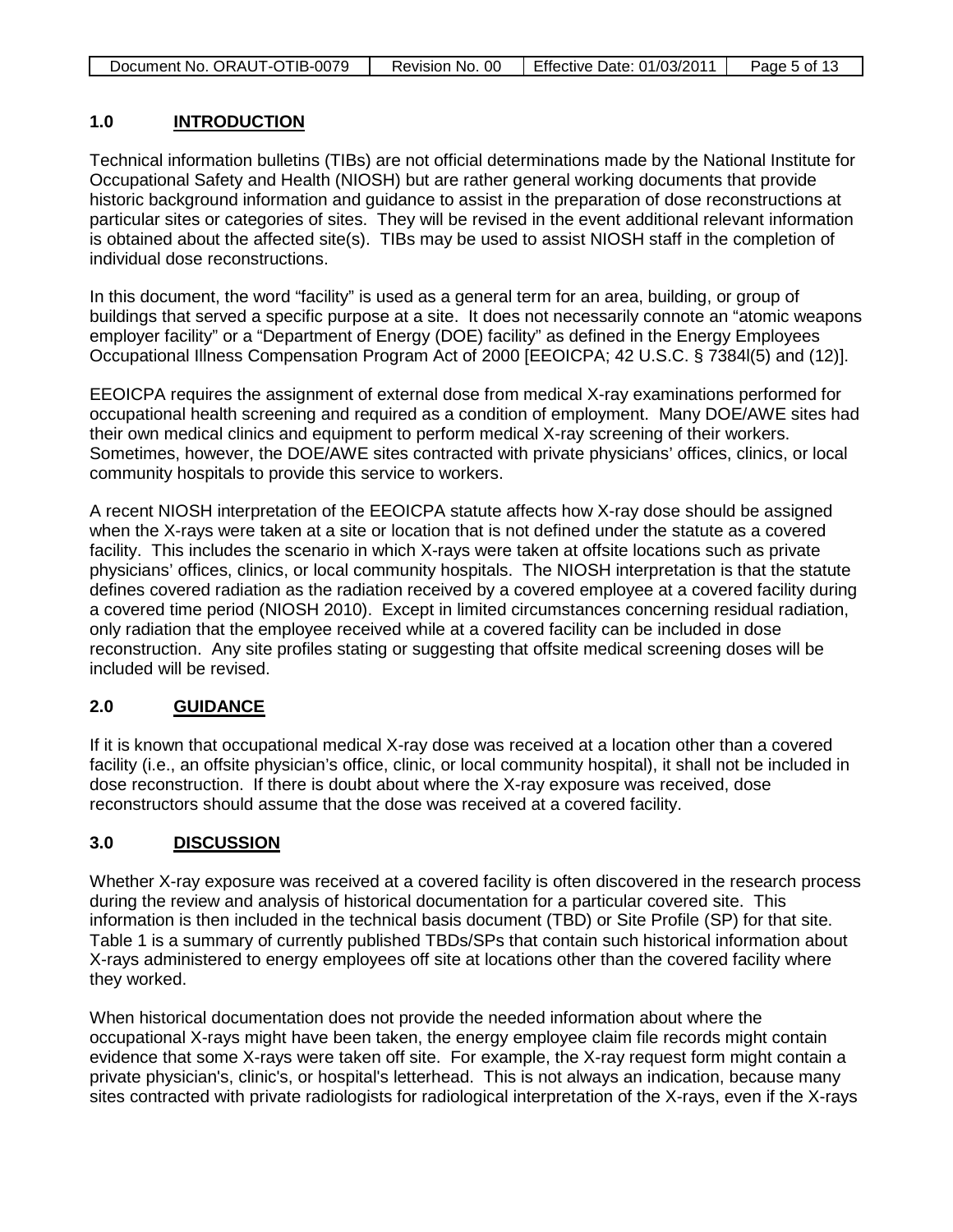| Document No. ORAUT-OTIB-0079 | Revision No. 00 | Effective Date: 01/03/2011 | Page 6 of 13 |
|------------------------------|-----------------|----------------------------|--------------|

were obtained on site, and the radiologist's report might be on the office letterhead. Dose reconstructors should consult the Project Principal Medical Dosimetrist if questions arise.

For most cases in which energy employee medical records are not provided, dose reconstructors should assume that any occupational medical X-ray exposure occurred at the covered facility where the energy employee worked.

The information in Table 1 relies on information in site TBDs, SPs, historical documents, and claim file records and includes all X-rays performed for screening. The new interpretation of the EEOICPA statute language and subsequent guidance will be incorporated into TBDs, SPs, and other applicable project documents as soon as these documents can be revised to include it.

| Table 1. Sites with known occurrences of occupational X-rays administered at locations other than |  |  |  |
|---------------------------------------------------------------------------------------------------|--|--|--|
| the covered facility.                                                                             |  |  |  |

|                                                       |                                                                                                                                                                                                                                                                                                                                     | <b>Applicable</b><br>dates for X- |                                                                                      |
|-------------------------------------------------------|-------------------------------------------------------------------------------------------------------------------------------------------------------------------------------------------------------------------------------------------------------------------------------------------------------------------------------------|-----------------------------------|--------------------------------------------------------------------------------------|
| Covered                                               |                                                                                                                                                                                                                                                                                                                                     | rays at Non-<br><b>Covered</b>    |                                                                                      |
| facility                                              | Noncovered (offsite) location                                                                                                                                                                                                                                                                                                       | <b>Facilities</b>                 | <b>Reference</b>                                                                     |
| Ames<br>Laboratory                                    | "X-ray examinations of Ames Laboratory staff<br>members were conducted at the Iowa State Student<br>Health Center/College Hospital."                                                                                                                                                                                                | All                               | ORAUT 2009a, p.<br>22; Voss 1957;<br>Koehn 1995                                      |
| <b>Battelle</b><br>Columbus                           | "The Battelle claim records indicate that the chest<br>fluoroscopy examinations were performed in a<br>private physician's office."                                                                                                                                                                                                 | All chest<br>fluoroscopy          | ORAUT 2010a, p.<br>16; Thomas 2010a                                                  |
| Extrusion<br>Plant                                    | "The 1970 appraisal specifically stated that X-ray<br>examinations were made off the site at Ashtabula<br>General Hospital."<br>"X-ray examinations were performed at the RMI<br>dispensary at some point after 1976 until 1996."                                                                                                   | Before 1977<br>and after 1996     | ORAUT 2007c, pp.<br>20-21; Hibbitts and<br>Pryor 1970; Jelinek<br>1971; Johnson 1976 |
| <b>Hanford Site</b>                                   | "All of the X-rays on Hanford workers appear to have<br>been taken at the Kadlec Hospital in Richland from<br>the time it opened in 1944 until 1956  This would<br>have included construction workers because Kadlec<br>Hospital was for many years the only place that<br>could perform X-ray examinations "                       | 1944 through<br>1955              | ORAUT 2010b, p.<br>12; Kirklin 1969, p.<br>217; Cantril 1946, p.<br>7                |
| Kansas City<br>Plant                                  | "In 1997, medical X-ray services were outsourced;"                                                                                                                                                                                                                                                                                  | After 1997                        | ORAUT 2006a, p.<br>14; Todd 2004 (p. 1)                                              |
| Lawrence<br><b>Berkeley</b><br>National<br>Laboratory | In the early years before about 1964, workers had<br>their physical exams (including X-rays) in their<br>private physicians' offices "<br>"Doses for 1991 to 1995 are for the Picker machine,<br>and for 1996 to the present are from ORAUT-OTIB-<br>0006 , since employees have been sent off-site for<br>X-rays since that time " | Before 1964<br>and after 1995     | ORAUT 2010d, pp.<br>21-22; Parker 1963;<br>Grondona 2010                             |
| Linde<br>Ceramics                                     | "Some of the claimant files contain data sheets from<br>the Black Rock Clinic, where Linde X-rays were<br>taken, that state the size to be 14- by 17-in. ""                                                                                                                                                                         | 1943-1949                         | ORAUT 2009b, pp.<br>67-68; Author<br>unknown 1951;<br>Robinson 1950;<br>Thomas 2010b |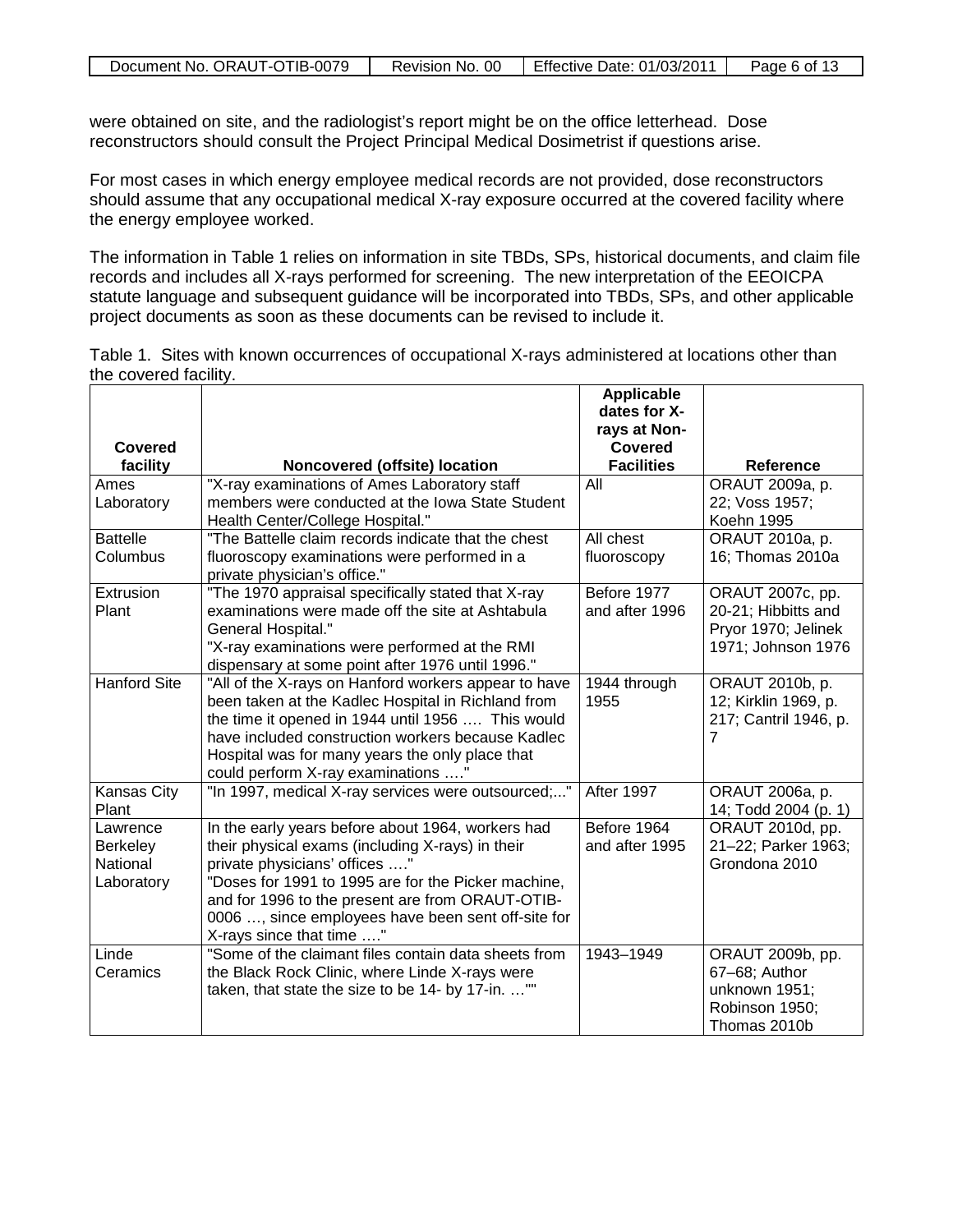| <b>Covered</b><br>facility                           | Noncovered (offsite) location                                                                                                                                                                                                                                                                                                                                                                                        | <b>Applicable</b><br>dates for X-<br>rays at Non-<br><b>Covered</b><br><b>Facilities</b> | <b>Reference</b>                                                                                                          |
|------------------------------------------------------|----------------------------------------------------------------------------------------------------------------------------------------------------------------------------------------------------------------------------------------------------------------------------------------------------------------------------------------------------------------------------------------------------------------------|------------------------------------------------------------------------------------------|---------------------------------------------------------------------------------------------------------------------------|
| Mallinckrodt                                         | "The annual chest x-rays and presumably the pelvic<br>x-rays were taken at the Barnes Hospital (the<br>Washington University School of Medicine)  and<br>the x-ray records remained the property of the<br>hospital "                                                                                                                                                                                                | $\overline{All}$                                                                         | ORAUT 2010g, p.<br>108; Quigley 1950;<br>Mason 1955, pp. 2,<br>14                                                         |
| Nevada Test<br><b>Site</b>                           | "It appears that many of these x-rays were provided<br>by private (contracted) facilities."X-rays performed as<br>a result of workplace accidents were administered<br>offsite, by private contractors in the early years<br>before 1960".<br>"For the downtown facility, REECo used a<br>commercial radiologist company to provide this<br>service [chest x-ray]."                                                  | Before 1960                                                                              | ORAUT 2007g, pg.<br>12; DeMarre 2002                                                                                      |
| Nuclear<br>Materials and<br>Equipment<br>Corporation | "NUMEC apparently did not have its own medical X-<br>ray department during AEC operational years."<br>"Even though there is no current evidence that<br>routine medical X-rays were performed at<br>NUMEC,"<br>"Because the medical X-rays for NUMEC employees<br>appear to have been performed at a local clinic or<br>hospital,"                                                                                   | All                                                                                      | ORAUT 2010e, p.<br>39; Author unknown<br>1978; Cain 1964;<br>Wieland 1981; Myers<br>ca. 1983; Bovard<br>1961; Bovard 1962 |
| Portsmouth<br>Gaseous<br><b>Diffusion Plant</b>      | "A conversation with a physician that worked at the<br>PORTS medical center within this time frame [1954-<br>1979] indicated that the employees went to three<br>area hospitals for x-rays including the Southern Ohio<br>Medical center during this time period for annual<br>chest x-rays "<br>PFG should be assumed to have been performed<br>on-site.<br>X-ray equipment was installed at Portsmouth in<br>1982. | 1954-1981                                                                                | ORAUT 2006b, p.9;<br>Demopoulos 2003;<br>Masters 1985;<br>Thomas 2010c                                                    |
| Simonds Saw<br>and Steel                             | "Tabershaw (1948) stated that the physical<br>examinations were done at the Bewly Building in<br>Lockport, New York, and that X-ray and laboratory<br>examinations were done at the local hospital."                                                                                                                                                                                                                 | $\overline{All}$                                                                         | ORAUT 2005a, p.<br>15; Tabershaw 1948                                                                                     |
| West Valley                                          | "Chest X-rays for West Valley workers have always<br>been performed at an offsite location."                                                                                                                                                                                                                                                                                                                         | $\overline{All}$                                                                         | ORAUT 2007e, p.<br>51; Thomas 2010d;<br>Thomas 2010e                                                                      |

Table 2 contains a list of covered facilities where it is known that occupational medical X-rays were taken on site or at another covered facility, according to historical documentation. Table 2 also contains sites that *might* have had occupational medical X-rays taken at an offsite location, but this cannot be demonstrated with certainty at present. Dose reconstructors should, therefore, include Xray dose in dose reconstructions from the sites listed in Table 2, unless there is evidence in the claim file records that the X-rays were taken at a non-covered facility.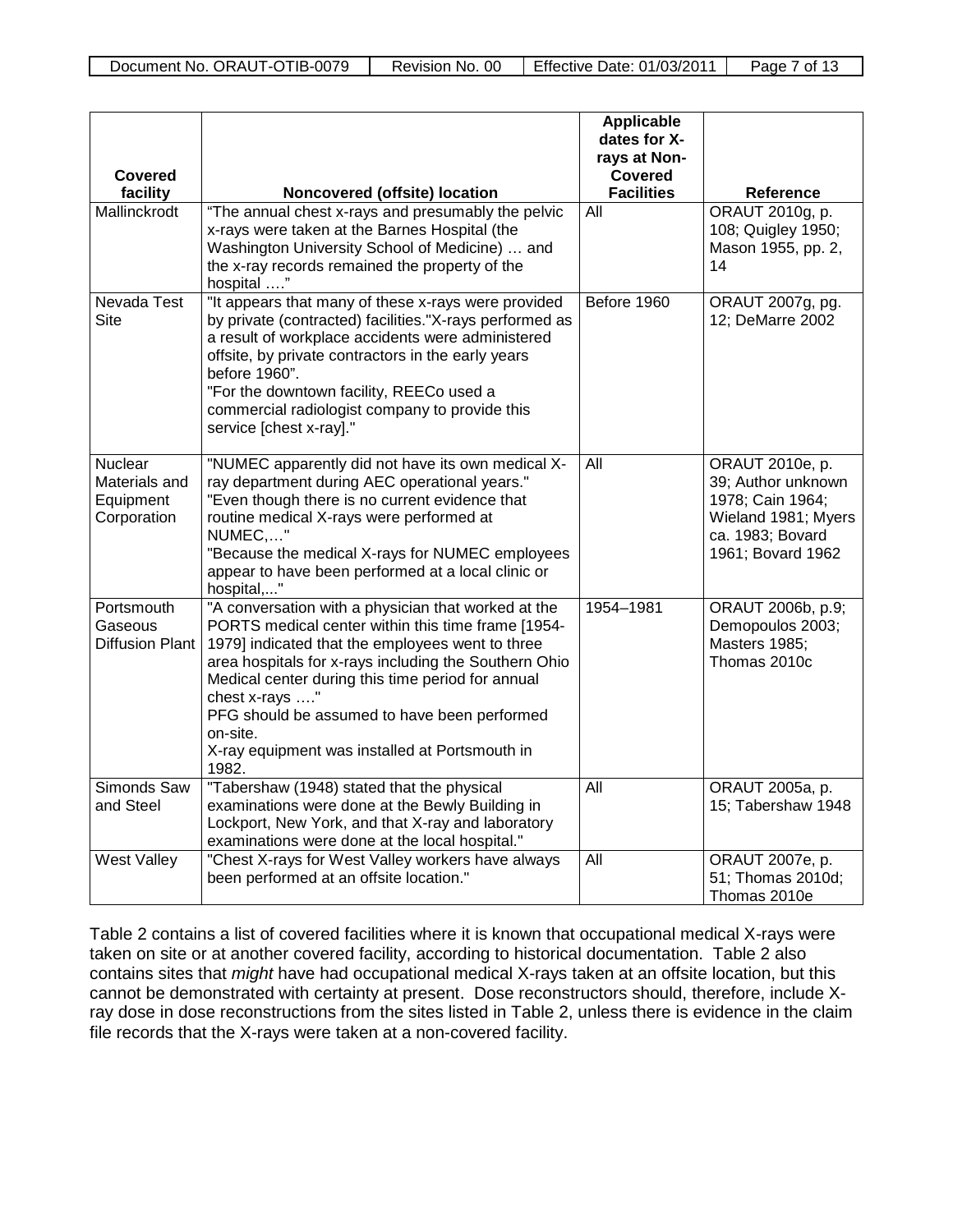| $-0079$<br>ORAU<br>Document No.<br>11 IR.<br>-0 | 00<br>Revision<br>No. | Effective<br>01/03/2011<br>Date: | 8 of<br>Page |
|-------------------------------------------------|-----------------------|----------------------------------|--------------|
| . .                                             |                       |                                  | . .          |
|                                                 |                       |                                  |              |

| Table 2. Covered facilities that administered occupational X-rays on site, or for which no evidence |  |  |
|-----------------------------------------------------------------------------------------------------|--|--|
| exists that X-rays were taken off site.                                                             |  |  |

| <b>Covered facility</b>           | <b>Notes</b>                                                                                | <b>Reference</b>   |
|-----------------------------------|---------------------------------------------------------------------------------------------|--------------------|
| <b>Allied Chemical</b>            | "and would have been done at Massac                                                         | ORAUT 2007b, p. 20 |
|                                   | Memorial Hospital or perhaps a local doctor's                                               |                    |
|                                   | office according to one employee" No historical                                             |                    |
|                                   | documentation found to support this statement                                               |                    |
| Aliquippa Forge                   |                                                                                             |                    |
| Argonne National                  | Some performed at University of Chicago, but                                                | ORAUT 2006c, p. 7  |
| Laboratory - East                 | this is a covered facility.                                                                 |                    |
|                                   | "However, persons receiving their annual x-ray<br>examination at the University of Chicago" |                    |
| <b>Brookhaven National</b>        |                                                                                             |                    |
| Laboratory                        |                                                                                             |                    |
| <b>Bridgeport Brass</b>           |                                                                                             |                    |
| Chapman Valve                     |                                                                                             |                    |
| Clarksville                       |                                                                                             |                    |
| Fernald                           |                                                                                             |                    |
| <b>General Atomics</b>            | "A former GA nurse recalled that chest X-rays                                               | ORAUT 2008a, p. 46 |
|                                   | were required for beryllium workers and stated                                              |                    |
|                                   | the X-ray examinations were conducted at La                                                 |                    |
|                                   | Jolla Radiology." No historical documentation                                               |                    |
|                                   | found to support this statement                                                             |                    |
| Harshaw                           |                                                                                             |                    |
| Idaho National Laboratory         | "Offsite facilities might have been contracted to                                           | ORAUT 2009d, p. 8  |
| and Argonne National              | perform the examinations."                                                                  |                    |
| Laboratory - West                 |                                                                                             |                    |
| K-25 Plant                        |                                                                                             |                    |
| Lawrence Livermore                |                                                                                             |                    |
| National Laboratory               |                                                                                             |                    |
| Los Alamos National               | Some might have been taken at the Los Alamos                                                | ORAUT 2010c, p. 8  |
| Laboratory                        | Hospital, which was likely the predecessor to the                                           |                    |
|                                   | Los Alamos Medical Center (a covered facility)                                              |                    |
|                                   | and appears to have been located on site.                                                   |                    |
| <b>Mound Plant</b>                |                                                                                             |                    |
| Oak Ridge National<br>Laboratory  |                                                                                             |                    |
| Paducah Gaseous                   |                                                                                             |                    |
| <b>Diffusion Plant</b>            |                                                                                             |                    |
| <b>Pantex Plant</b>               |                                                                                             |                    |
| <b>Pinellas Plant</b>             |                                                                                             |                    |
| <b>Pacific Northwest National</b> | Same as Hanford                                                                             | ORAUT 2007f, p. 5  |
| Laboratory                        |                                                                                             |                    |
| <b>Pacific Proving Ground</b>     |                                                                                             |                    |
| Rocky Flats Plant                 |                                                                                             |                    |
| S-50 Plant                        |                                                                                             |                    |
| <b>Stanford Linear</b>            | No X-rays currently assigned                                                                |                    |
| <b>Accelerator Center</b>         |                                                                                             |                    |
| Sandia National                   |                                                                                             |                    |
| Laboratories                      |                                                                                             |                    |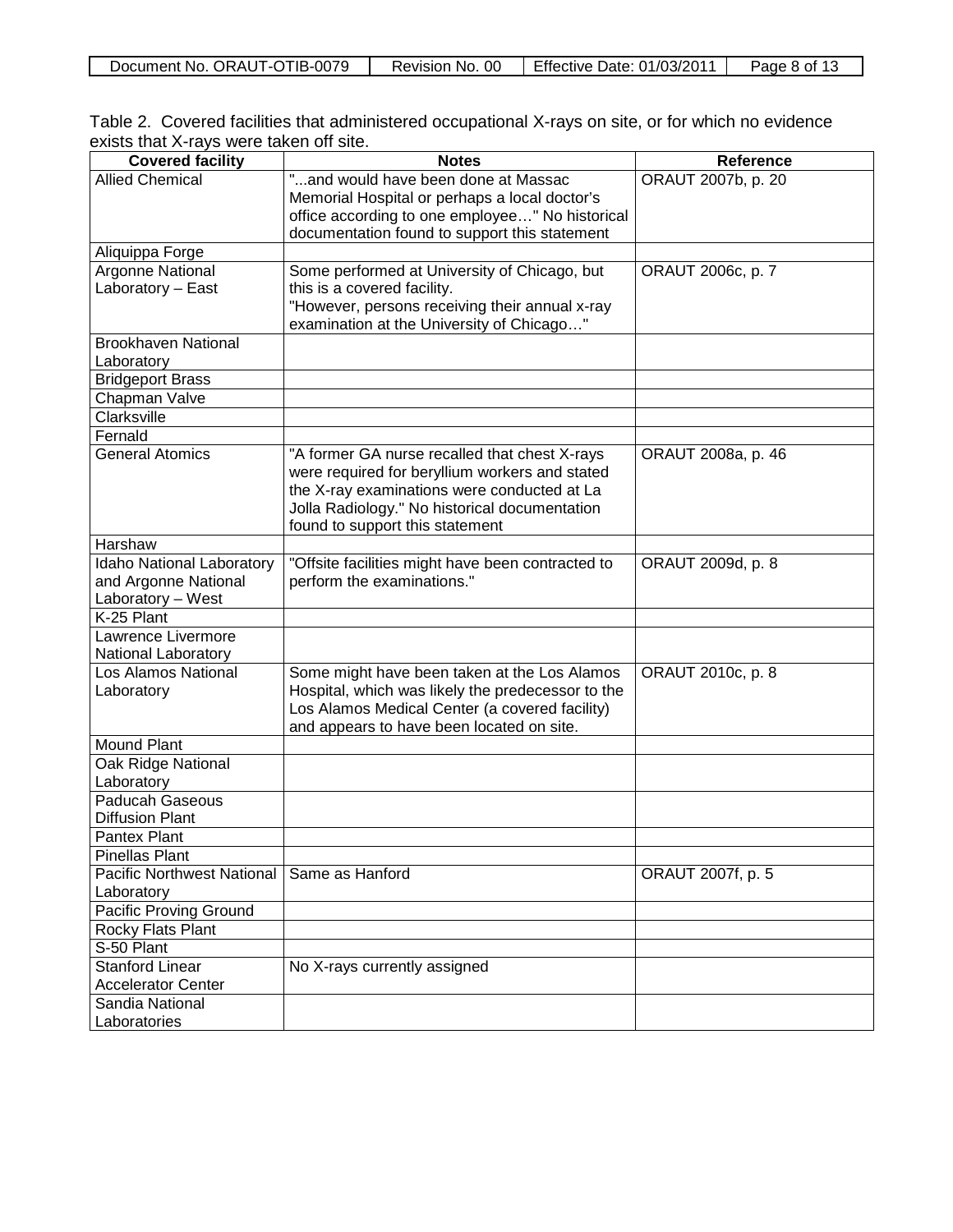| Document No. ORAUT-OTIB-0079 | Revision No. 00 | Effective Date: $01/03/2011$ | Page 9 of 13 |
|------------------------------|-----------------|------------------------------|--------------|
|                              |                 |                              |              |

| Sandia National            | "In the 1950s, the pre-employment set of X-rays" | ORAUT 2007d, p. 22; McDowell- |
|----------------------------|--------------------------------------------------|-------------------------------|
| Laboratories, Livermore    | may have been performed at SNL/NM or off the     | <b>Boyer 2006</b>             |
|                            | site in California." No historical documentation |                               |
|                            | found to support this statement.                 |                               |
|                            | "The X-ray machine equipment was removed         |                               |
|                            | from the site in approximately 1990 " After      |                               |
|                            | 1990, x-rays performed at LLNL, a covered        |                               |
|                            | facility (McDowell-Boyer 2006)                   |                               |
| Santa Susana Field         | "By 1998, all radiographic examinations were     | ORAUT 2008b, pp. 10, 13       |
| Laboratory                 | subcontracted to West Hills Hospital in West     |                               |
|                            | Hills, California." No historical documentation  |                               |
|                            | found to support this statement.                 |                               |
| Savannah River Site        |                                                  |                               |
| <b>Superior Steel</b>      |                                                  |                               |
| <b>Tennessee Valley</b>    |                                                  |                               |
| Authority                  |                                                  |                               |
| <b>Weldon Spring Plant</b> |                                                  |                               |
| W. R. Grace                |                                                  |                               |
| Y-12 Plant                 |                                                  |                               |

Dose reconstructions are also performed for sites for which no TBDs or SPs have been written. In reconstructing doses for these claims, dose reconstructors should use any available historical documentation or evidence in claim file records to assign X-ray dose in accordance with the guidance in this OTIB. For cases in which historical documentation of offsite X-ray doses has not been found, and energy employee medical records are not provided, dose reconstructors should assume in most cases that any occupational medical X-ray exposure occurred on site at the covered facility where the energy employee worked.

X-ray dose assignment for construction trade workers (CTW) should be the same as for other energy employees described in this OTIB. In other words, dose reconstructors should assume that CTW had X-rays taken on site at the covered facility where they worked, unless evidence shows that these Xrays were taken off site at a non-covered facility.

The guidance in this OTIB supersedes any guidance on this single issue of assignment of X-ray dose at covered facilities that might be found in the following documents or in TBDs and SPs issued before this OTIB:

- ORAUT-OTIB-0006, Rev.03 PC-1, *Dose Reconstruction from Occupationally Related Diagnostic X-Ray Procedures* (ORAUT 2005b)
- ORAUT-OTIB-0052, Rev.00 PC-1, *Parameters to Consider When Processing Claims for Construction Trade Workers* (ORAUT 2007a)
- ORAUT-PROC-0006, Rev. 01, *External Dose Reconstruction* (ORAUT 2006d)
- ORAUT-PROC-0061, Rev.03, *Occupational Medical X-Ray Dose Reconstruction for DOE Sites* (ORAUT 2010f)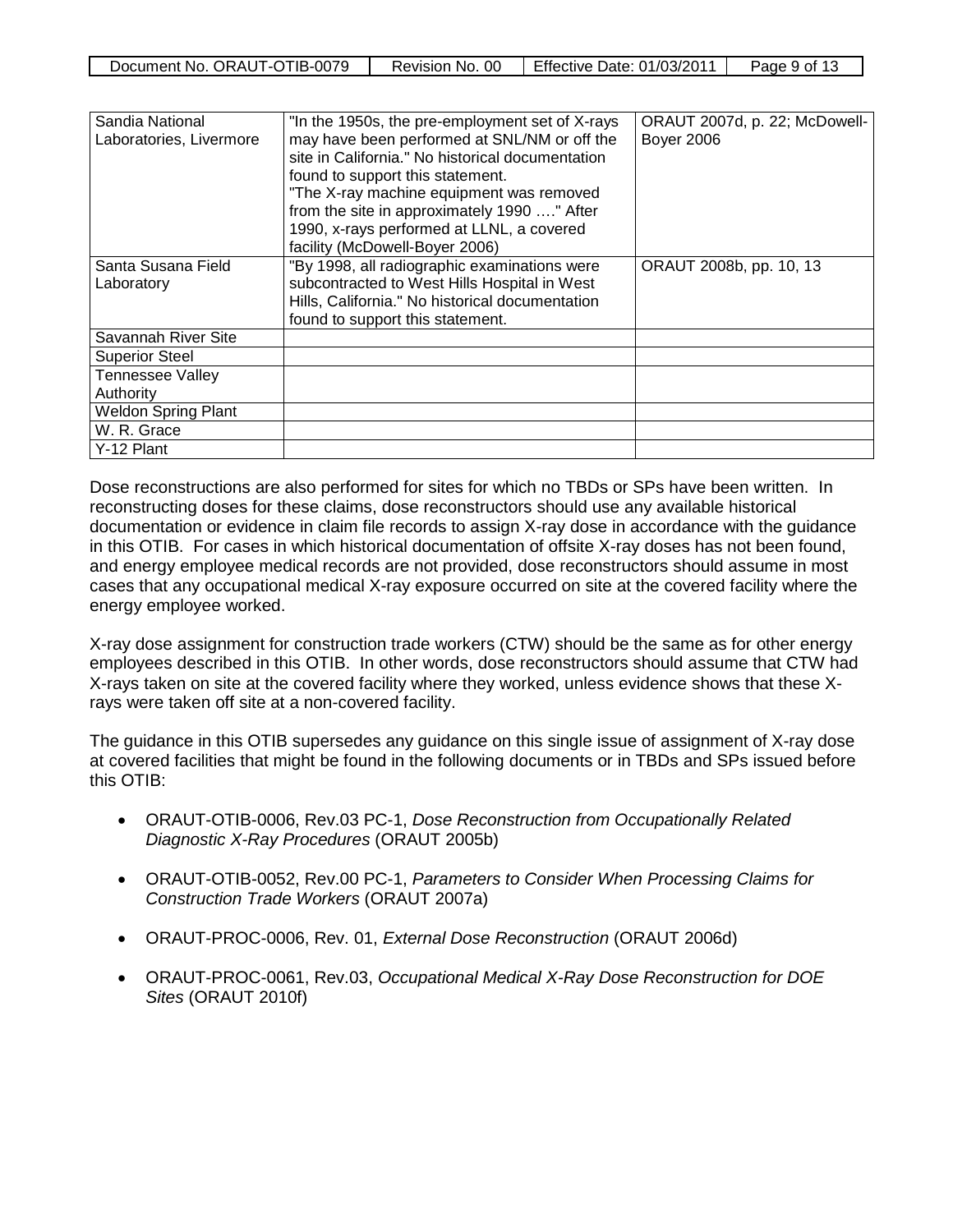### **REFERENCES**

Author unknown, 1951, "Health and Personal Record." [SRDB Ref ID: 9089, p. 14]

- Author unknown, 1978, collection of personnel and medical records claimant [name redacted], [SRDB Ref ID: 27768, p. 189–195].
- Bovard, P. G., 1961, "Report of Roentgen Findings from Paul G. Bovard, M.D.," Tarenton, Pennsylvania, December 13. [SRDB Ref ID: 27898, p. 153]
- Bovard, P. G., 1962, "Report of Roentgen Findings from Paul G. Bovard, M.D.," Tarenton, Pennsylvania, December 21. [SRDB Ref ID: 27892, p. 47]
- Cain, F. Jr., 1964, "Duties of the Nurse," memorandum to R. Westerman, April 16. [SRDB Ref ID: 27750, p. 37]
- Cantril, S.T., 1946, *Industrial Medical Program, Hanford Engineer Works*, MDCC-602, U.S. Atomic Energy Commission, Richland, Washington. [SRDB Ref ID: 26814]
- DeMarre, M. E., 2002–2003, "Personal Communication through Electronic Mail, Various Dated in 2002 and 2003 on Occupational Medical X-rays NTS," memorandum to file, U.S. Department of Energy, Nevada Operations Office, Las Vegas, Nevada. [SRDB Ref ID: 13367, pp. 7, 12]
- Demopoulos, P. J., 2003, "PORTS Medical X-Ray Equipment and Usage," memorandum to file, Oak Ridge Associated Universities Team, Oak Ridge, Tennessee. [SRDB Ref ID: 8093]
- Grondona, C. E., 2010, "Re: question about LBNL X-ray equipment," e-mail to E. M. Thomas (Oak Ridge Associated Universities Team), Lawrence Berkeley National Laboratory, Lawrence, California, May 2. [SRDB Ref ID: 81017]
- Hibbits, H. W., and W. A. Pryor, 1970, *Annual Health and Nuclear Safety Appraisal, Reactive Metals Inc. Extrusion Plant*, U.S. Atomic Energy Commission, Oak Ridge Office, Oak Ridge, Tennessee, May. [SRDB Ref ID: 26445]
- Jelinek, T. M., 1971, *Health And Nuclear Safety Appraisal, RMI Company, Extrusion Plant*, U.S. Atomic Energy Commission, Oak Ridge Office, Oak Ridge, Tennessee, August. [SRDB Ref ID: 25372, p. 13]
- Johnson, W. A., 1976, *Annual Health Protection Nuclear Criticality and Transportation Safety Appraisal of RMI Company*, U.S. Energy Research and Development Administration, Oak Ridge Office, Oak Ridge, Tennessee, April. [SRDB Ref ID: 25372, p. 35]
- Kirklin, C. W., 1969, *The AEC Health and Mortality Study: It's Purpose, Scope, and Design and the Supporting Data Systems from the Hanford Operations, Retrospective and Continuing Phases of Data Acquisition,* July. [SRDB Ref ID: 12330]
- Koehn, P. E., 1995, "General Information Field Test Record," File No. 17701, Iowa State Department of Public Health, Des Moines, Iowa, April 20. [SRDB Ref ID: 29258]
- Mason, M. G., 1955, Mallinckrodt Chemical Works Health Program Policies, Status, and Summary, February 21. [SRDB Ref ID: 4338, p. 20]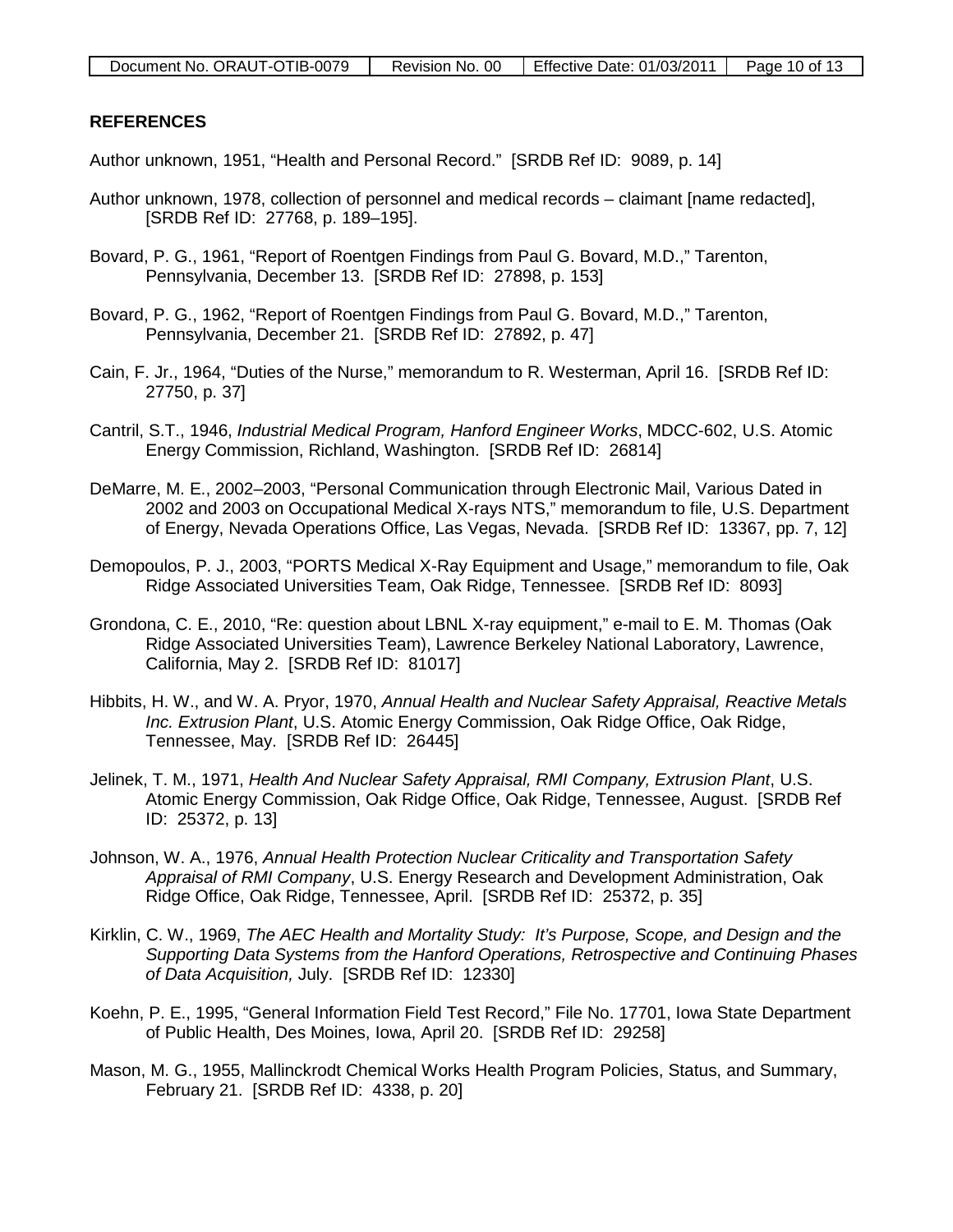Masters, L., 1985, "PMS,", December 11. [SRDB Ref ID: 75962, p. 29]

- McDowell-Boyer, L., 2006, *Notes from Visit to SNL-CA on 4/12/06*, Alara Environmental Analysis, Pleasanton, California. [SRDB Ref ID: 23574]
- Myers, E. A., ca. 1983, "Resume," Apollo, Pennsylvania. [SRDB Ref ID: 27858, p. 74]
- NIOSH (National Institute for Occupational Safety and Health), 2010, *Radiation Exposures Covered for Dose Reconstructions under Part B of the Energy Employees Occupational Illness Compensation Program Act,* DCAS-IG-003, Rev. 01, Division of Compensation Analysis and Support, Cincinnati, OH, October 5*.*
- ORAUT (Oak Ridge Associated Universities Team), 2005a, *Site Profile for Simonds Saw and Steel,*  ORAUT-TKBS-0032 Rev. 00 PC-1, Oak Ridge, Tennessee, July 8.
- ORAUT (Oak Ridge Associated Universities Team), 2005b, *Dose Reconstruction from Occupationally Related Diagnostic X-Ray Procedures,* ORAUT-OTIB-0006, Rev. 03 PC-1, Oak Ridge, Tennessee, December 21.
- ORAUT (Oak Ridge Associated Universities Team), 2006a, *Site Profile for the Kansas City Plant,*  ORAUT-TKBS-0031 Rev. 00 PC-1, Oak Ridge, Tennessee, January 6.
- ORAUT (Oak Ridge Associated Universities Team), 2006b, *Portsmouth Gaseous Diffusion Plant – Occupational Medical Dose,* ORAUT-TKBS-0015-3, Rev. 02, Oak Ridge, Tennessee, July 7.
- ORAUT (Oak Ridge Associated Universities Team), 2006c, *Argonne National Laboratories – East – Occupational Medical Dose,* ORAUT-TKBS-0036-3 Rev. 01 PC-1, Oak Ridge, Tennessee, March 27.
- ORAUT (Oak Ridge Associated Universities Team), 2006d, *External Dose Reconstruction,* ORAUT-PROC-0006, Rev. 01, Oak Ridge, Tennessee, June 5.
- ORAUT (Oak Ridge Associated Universities Team), 2007a, *Parameters to Consider When Processing Claims for Construction Trade Workers,* ORAUT-OTIB-0052, Rev. 00 PC-1, Oak Ridge, Tennessee, January 16.
- ORAUT (Oak Ridge Associated Universities Team), 2007b, *Site Profile for Allied Chemical Corporation Plant,* ORAUT-TKBS-0044 Rev. 01, Oak Ridge, Tennessee, October 1.
- ORAUT (Oak Ridge Associated Universities Team), 2007c, *Summary of Extrusion Plant Site Information for Dose Reconstruction,* ORAUT-TKBS-0056 Rev. 00, Oak Ridge, Tennessee, April 26.
- ORAUT (Oak Ridge Associated Universities Team), 2007d, *Summary Site Profile for Sandia National Laboratories in Livermore, California,* ORAUT-TKBS-0053 Rev. 00, Oak Ridge, Tennessee, May 1.
- ORAUT (Oak Ridge Associated Universities Team), 2007e, *Site Profile for the West Valley Demonstration Project, ORA*UT-TKBS-0057 Rev. 00 PC-1, Oak Ridge, Tennessee, August 17.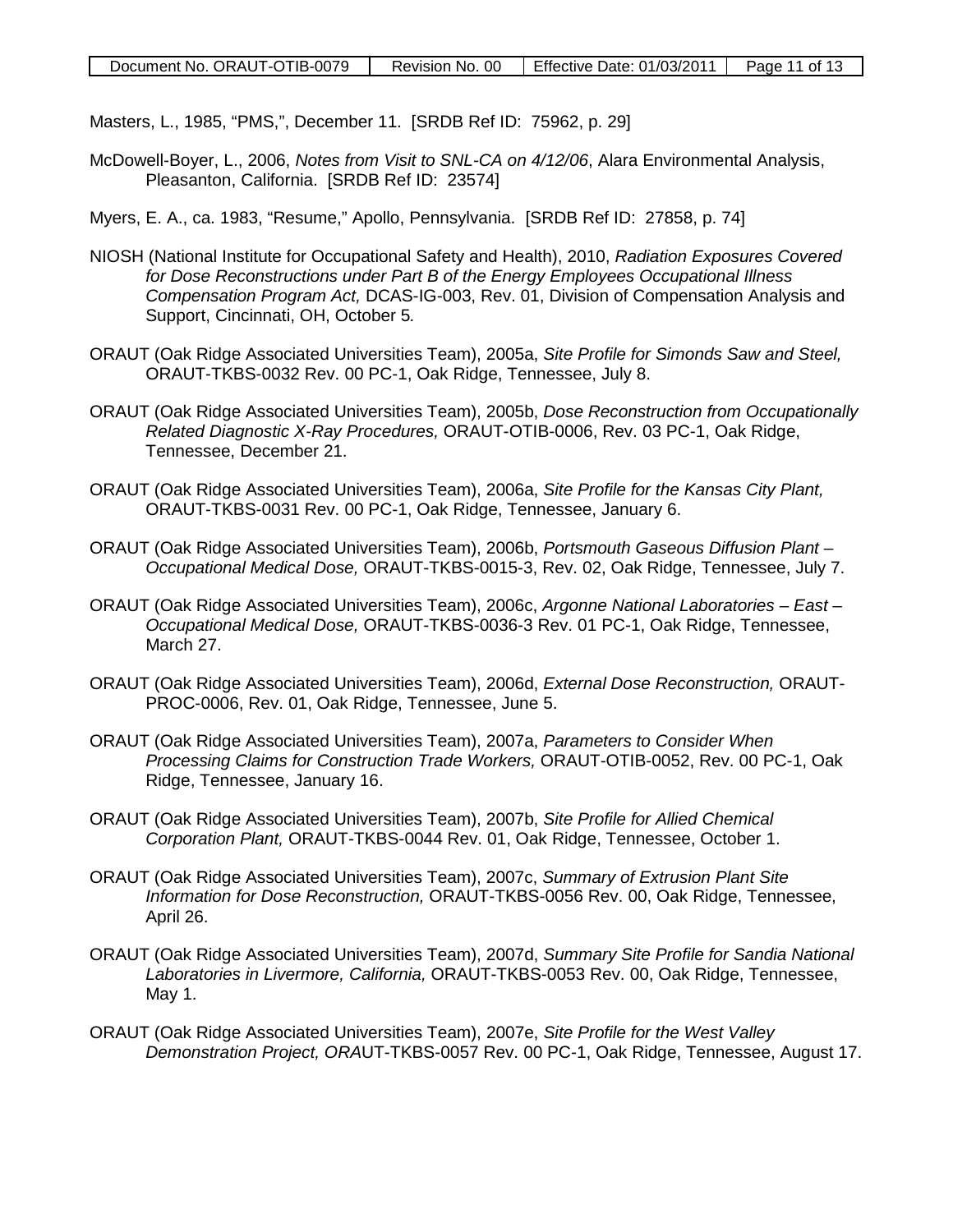- ORAUT (Oak Ridge Associated Universities Team), 2007f, *Pacific Northwest National Laboratory – Occupational Medical Dose,* ORAUT-TKBS-0027-3 Rev. 01, Oak Ridge, Tennessee, June 18.
- ORAUT (Oak Ridge Associated Universities Team), 2007g, *Nevada Test Site – Occupational Medical Dose,* ORAUT-TKBS-0008-3, Rev. 01, Oak Ridge, Tennessee, June 22.
- ORAUT (Oak Ridge Associated Universities Team), 2008a, *Site Profile for General Atomics,* ORAUT-TKBS-0045 Rev. 00, Oak Ridge, Tennessee, September 26.
- ORAUT (Oak Ridge Associated Universities Team), 2008b, *Area IV of the Santa Susana Field Laboratory, the Canoga Avenue Facility (Vanowen Building), the Downey Facility, and the De Soto Avenue Facility (sometimes referred to as Energy Technology Engineering Center [ETEC] or Atomics International) – Occupational Medical Dose,* ORAUT-TKBS-0038-3 Rev. 02, Oak Ridge, Tennessee, October 31.
- ORAUT (Oak Ridge Associated Universities Team), 2009a, *Site Profile for Ames Laboratory,* ORAUT-TKBS-0055, Rev. 01, Oak Ridge, Tennessee, December 18.
- ORAUT (Oak Ridge Associated Universities Team), 2009b, *An Exposure Matrix for Linde Ceramics Plant (including Tonawanda Laboratory),* ORAUT-TKBS-0025, Rev. 01 PC-1, Oak Ridge, Tennessee, November 10.
- ORAUT (Oak Ridge Associated Universities Team), 2009d, *Idaho National Laboratory and Argonne National Laboratory-West – Occupational Medical Dose,* ORAUT-TKBS-0007-3, Rev. 02, Oak Ridge, Tennessee, December 21.
- ORAUT (Oak Ridge Associated Universities Team), 2010a, *Site Profile for Battelle Memorial Institute, King Avenue and West Jefferson Sites, Columbus, Ohio,* ORAUT-TKBS-0058, Rev. 00, Oak Ridge, Tennessee, March 26.
- ORAUT (Oak Ridge Associated Universities Team), 2010b, *Hanford Site – Occupational Medical Dose,* ORAUT-TKBS-0006-3, Rev. 02, Oak Ridge, Tennessee, January 7.
- ORAUT (Oak Ridge Associated Universities Team), 2010c, *Los Alamos National Laboratory – Occupational Medical Dose,* ORAUT-TKBS-0010-3 Rev. 01, Oak Ridge, Tennessee, September 14.
- ORAUT (Oak Ridge Associated Universities Team), 2010d, *Site Profile for the Lawrence Berkeley National Laboratory,* ORAUT-TKBS-0049, Rev. 02, Oak Ridge, Tennessee, May 10.
- ORAUT (Oak Ridge Associated Universities Team), 2010e, *Site Profile for Nuclear Materials and Equipment Corporation, Apollo and Parks Township, Pennsylvania,* ORAUT-TKBS-0041, Rev. 01 PC-1, Oak Ridge, Tennessee, February 26.
- ORAUT (Oak Ridge Associated Universities Team), 2010f, *Occupational Medical X-Ray Dose Reconstruction for DOE Sites,* ORAUT-PROC-0061, Rev. 03, Oak Ridge, Tennessee, March 3.
- ORAUT (Oak Ridge Associated Universities Team), 2010g, *Basis for Development of an Exposure Matrix for the Mallinckrodt Chemical Company St. Louis Downtown Site and the St. Louis*